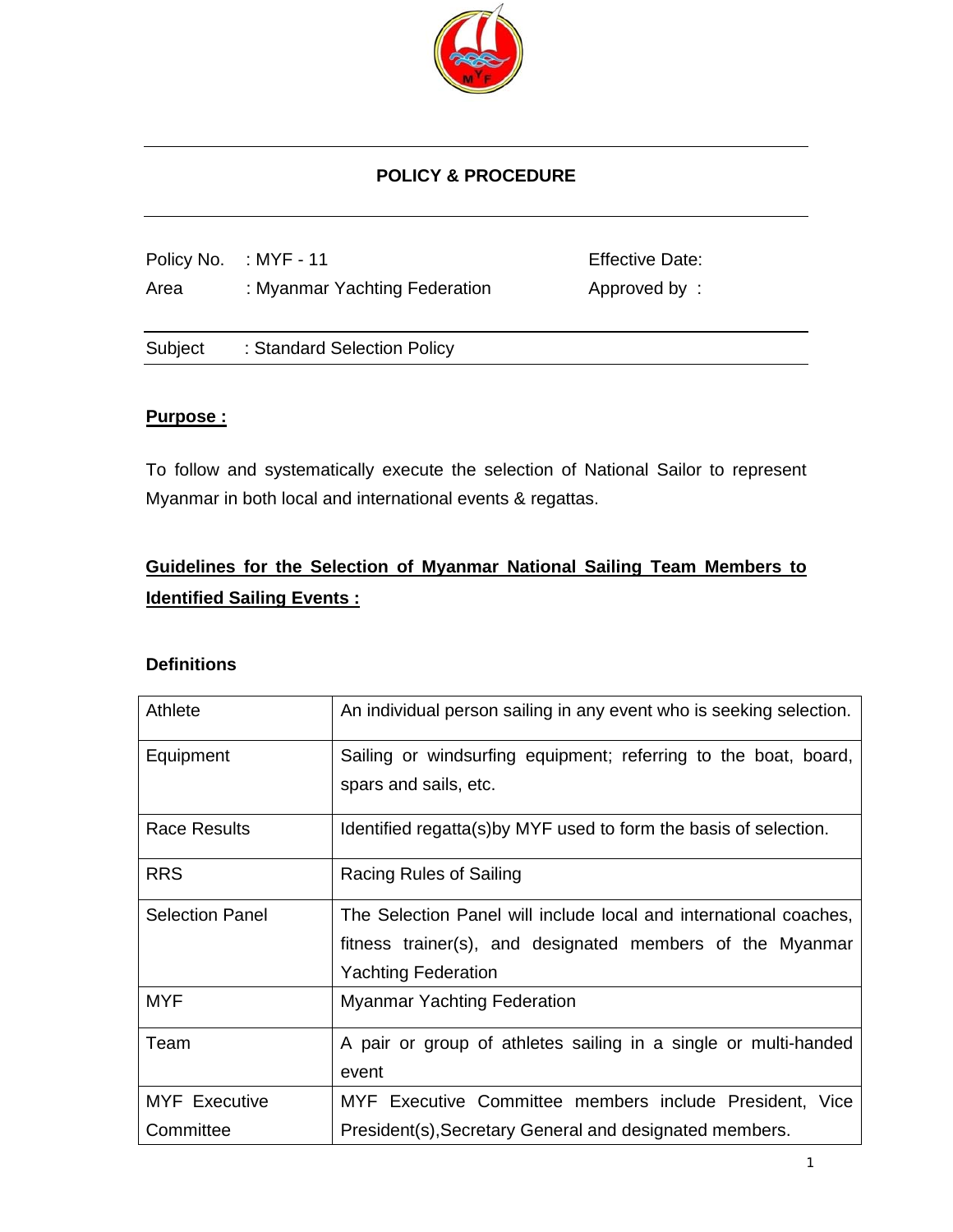

# **General Information**

1.1 MYF will have a Selection Panel that comprises of coaches (local & international), trainer(s) and executive members of the MYF Executive Committee. The Selection Panel will consider athletes to be selected to represent Myanmar for all events.

The term of appointment of the Selection Panel will be determined by the MYF Executive Committee where eligible pane list should be:

- People who have participated in the sport of sailing, preferably at an elite level.
- Prepared to make their selection without bias.
- Available to partake in regular communication during the selection process.
- 1.2 MYF reserves the sole right to interpret and amend the "Standard Selection Policy Document" and address issues that may arise not covered by this policy document at its own discretion and at any given time.

## **2. General Eligibility**

- 2.1 To be eligible for selection each sailor must;
	- a) Be a citizen of Myanmar
	- b) Be a current member of a club/association affiliated to MYF or an athlete appointed by MYF (e.g. athletes from government schools).
	- c) Be able to commit to a regular training program, which fulfills the requirements outlined by their coach(s) from each respective sailboat class (12-16 hours per week on-water).
	- d) Be able to commit to a regular strength and conditioning and fitness program (minimum 2 sessions per week).
	- e) Prepared to sign an athlete agreement mentioned in section 4.

## **3. Final Selection**

3.1 In the event where the selected sailor fails to fulfill the requirements stated in section 2.1 or because of injury/illness/school commitment is unable to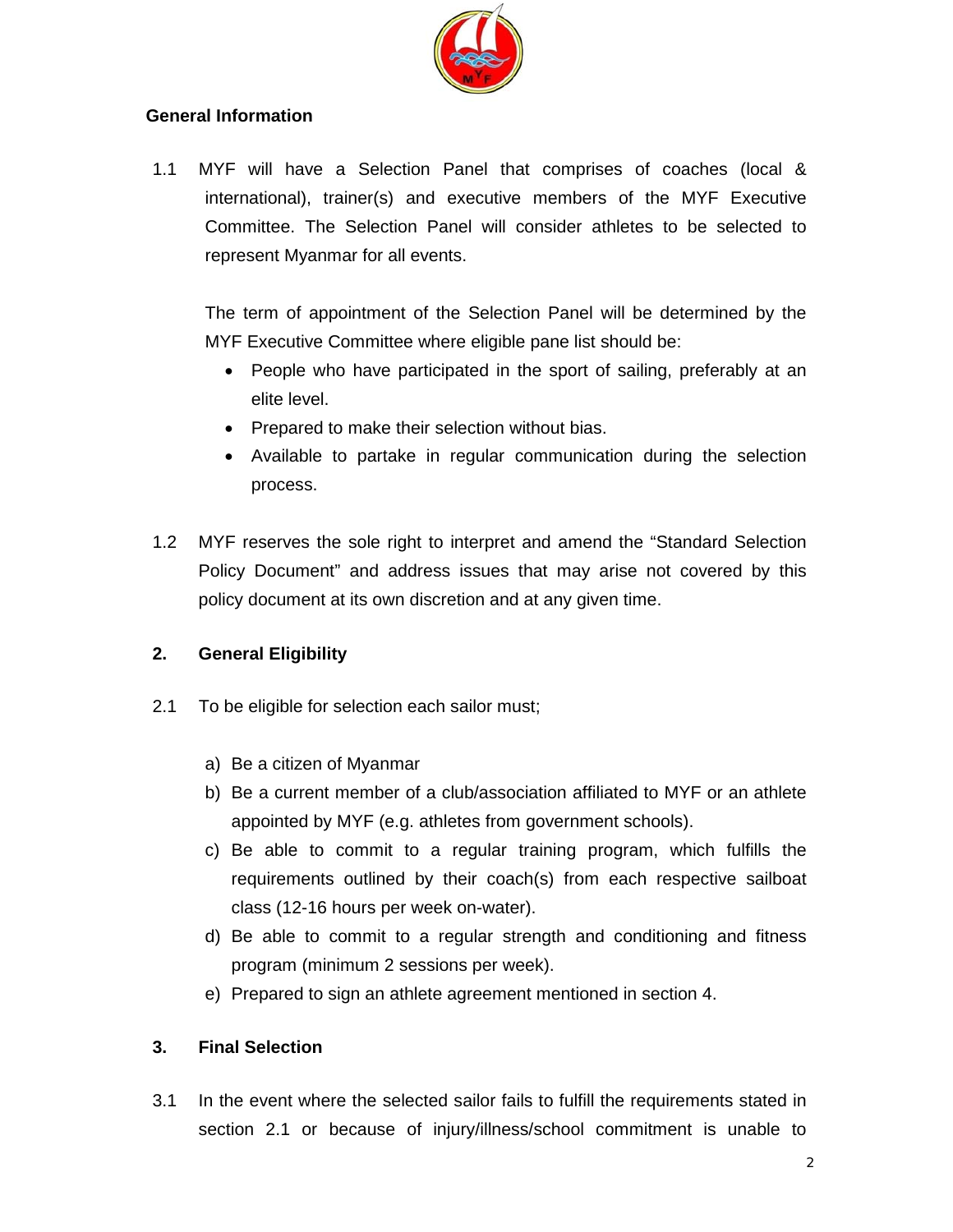

represent Myanmar for the identified event, the Selection Panel, at its own discretion, reserves the sole right to do the following:

- a) Replace the selected sailor with another sailor OR,
- b) Not nominate a replacement sailor
- 3.2 MYF reserves the sole right to alter the number of athletes being sent to or cancel the proposed attendance to the identified event.
- 3.3 MYF reserves the right not to select an athlete to represent Myanmar at the identified event if, in its sole opinion, the athlete concerned cannot meet fitness and performance targets set by MYF.

#### **4. Athlete Agreement**

- 4.1 Each athlete shall be required to sign the Athlete Agreement with MYF listing responsibilities and requisite behaviors of the athlete prior to his/ her selection being confirmed.
- 4.2 Failure to comply with the terms of the Athlete Agreement will result in the removal of the athlete from this event.

#### **5. Selection Process**

- 5.1 The selection process of the athlete will be based on these criteria:
	- a) Race Result(s) MYF will select regatta(s) that will be considered as ranking events that shall be displayed in a sailing calendar for each respective class. Such ranking regattas will consist of, selection trials, club races, international events and Monthly Ranking Races. This criterion will weigh 70 % in the selection process.
	- b) Coach(s) Assessment Coach(s) will fill out a Coach Assessment Form for each eligible athlete for the identified event and will score the athlete according to the criteria mentioned in the form. The scores will be averaged if there are two or more coach(s) assessing the athlete. This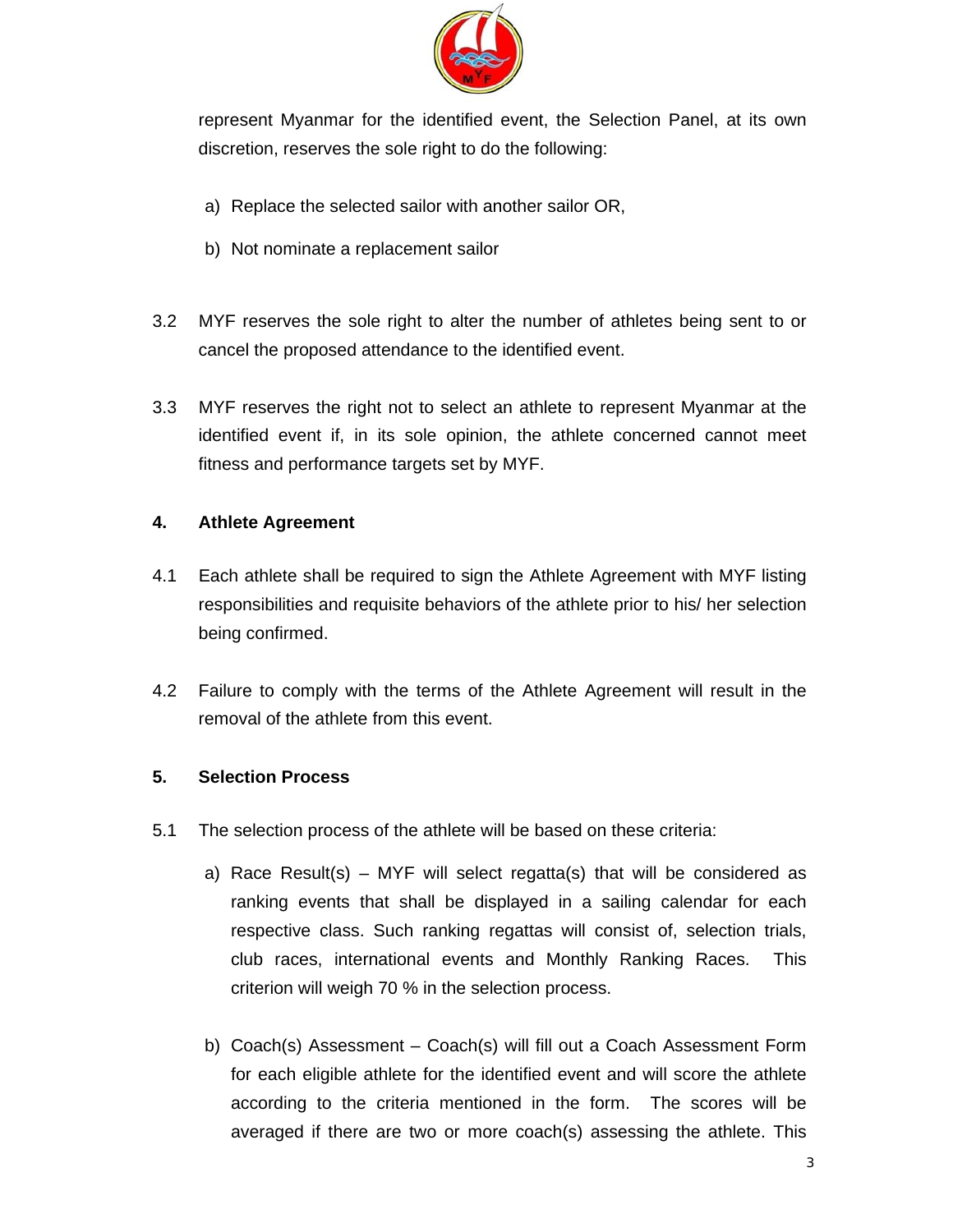

criterion will weigh 30 % in the selection process.

- c) MYF Executive Committee Assessment MYF Executive Committee will right to allocate points to whichever eligible athlete they deem fit at its own discretion. This criterion will be the final decision and it will weigh 100% in the selection process.
- 5.2 In accordance with article 5.1(a), out of the total selected ranking events, (1) event will be discarded in calculating each respective athlete's total race result score. The discard will consist of the event in which the respective athlete obtains the poorest performance in relation to all events in which he/she participates.
- 5.3 MYF reserves the right to deem the identified sailing event as "Open" in which case, it will be allowed for the athlete to participate in the event at his or her own cost. The amount that the athlete needs to pay will be made known upon selection confirmation, booking of flights, race registration and accommodation and must be paid to MYF prior to the departure of the team.
- 6. Damage to MYF Equipment
- 6.1 Whenever an athlete is using MYF equipment for training purpose, MYF reserve the right to be reimbursed by the athlete for the cost of damages incurred as a result of negligence, irresponsible/ improper storage, reckless behavior, and (or) horseplay.
- 6.2 The athlete may be required to reimburse MYF up to the full original amount of the equipment that was damaged in accordance with article 6.1
- 6.3 Damage incidents in accordance with article 6.1 are to be reported by the respective calss coach immediately to MYF.
- 6.4 As per damage report submission, MYF will decided upon the amount to be reimbursed by the respective athlete to MYF and also notify the athlete within (1) week of receiving the coach's damage report.